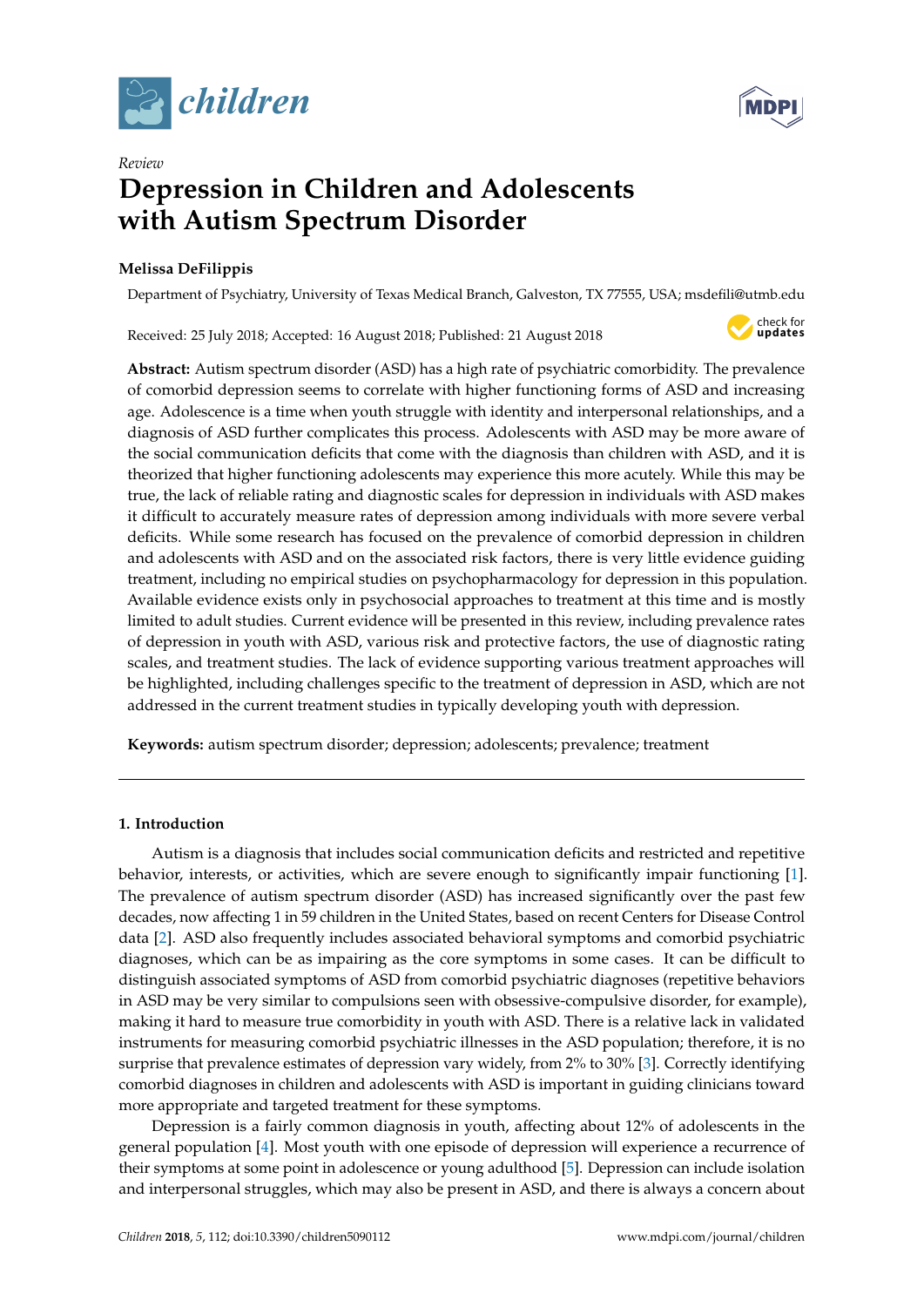suicidality in youth with depression. Individuals with ASD and depression may experience an increase in obsessions and rituals or, by contrast, a complete loss of interest in former preoccupations. Agitation, stereotypical behaviors, and self-injury may increase with depression. In patients with significant deficits in verbal skills, clinicians may need to rely more on vegetative signs, including decreased adaptive functioning skills and significant appetite and sleep disturbances compared to baseline [\[6\]](#page-5-5).

Reviewing research on the prevalence rates and risk factors of depression in youth with ASD is important to help clinicians more accurately diagnose depression in this population and provide appropriate interventions. More research is needed examining efficacy and safety of treatment of depression in youth with ASD as current evidence is lacking in this area, and most treatment decisions are extrapolated from research in depressed youth with typical development [\[7\]](#page-5-6).

## **2. Prevalence**

Several studies examining prevalence of comorbid psychiatric symptoms and diagnoses in ASD have shown increased rates of both when compared to the general population, though the rates vary between studies. Accurately measuring the presence of depressive disorders in individuals with ASD is further complicated by the lack of appropriate rating and diagnostic scales for this population. In higher functioning youth with ASD, rating scales used in youth with typical development may be considered, but questions focused on more subjective symptoms, such as guilt and worthlessness, may be difficult for individuals with ASD and their parents to answer correctly [\[8\]](#page-5-7). In lower functioning individuals with ASD, scales developed for use in individuals with intellectual disability may be considered, such as the Reiss Scale [\[9\]](#page-5-8) or the Disability Assessment Schedule [\[10\]](#page-5-9). The Autism Comorbidity Interview—Present and Lifetime version (ACI-PL) may be a more reliable measure in youth with ASD [\[11\]](#page-5-10). This scale includes questions about increased agitation, self-injury, and temper outbursts as well as asking about baseline functioning and measuring change from baseline. It also seeks to distinguish impairment from comorbid psychiatric diagnoses from impairment from the core ASD symptoms.

A population-based study examined the prevalence of psychiatric disorders in 112 children and adolescents (aged 10 to 14) with ASD [\[12\]](#page-5-11). About 70% of the youth had at least one comorbid disorder and 41% had two or more comorbid disorders based on parent interview using the Child and Adolescent Psychiatric Assessment (CAPA) [\[13\]](#page-5-12). The three-month point prevalence for depressive symptoms in this sample was 1.4%. A study of comorbid psychiatric diagnoses in ASD used the Autism Interactive Network database and included 4343 children and adolescents with ASD, 11% of which had a parent-reported history of comorbid depression [\[14\]](#page-5-13).

A study examined the prevalence of comorbid psychiatric disorders in 177 youth with ASD, aged 3 to 18 years [\[15\]](#page-6-0). Using the Child Behavior Checklist, parents reported a 26% comorbidity rate of significant affective symptoms in their children [\[16](#page-6-1)[,17\]](#page-6-2). Teacher ratings were lower, with only 6.2% rated at clinically significant ranges for affective symptoms, suggesting environmental effects on symptom expression. Other studies have shown different trends in multi-informant reports. One study examining comorbid psychiatric symptoms in 260 adolescents aged 11 to 17 years (including 43 with a diagnosis of Asperger syndrome or autism) showed higher rates of depressive and anxiety symptoms in the youth with ASD (26% in ASD youth compared to 12% in control group) [\[18\]](#page-6-3). Unlike the Kanne study, this one showed higher teacher-reported ratings of symptoms when compared to parental reports.

A validity/reliability study of the Autism Comorbidity Interview—Present and Lifetime version (a modification of the Kiddie Schedule for Affective Disorders and Schizophrenia—K-SADS) showed high rates of comorbid psychiatric disorders in a sample of 109 youth with ASD (aged 5 to 17 years) [\[12](#page-5-11)[,19](#page-6-4)[,20\]](#page-6-5). In this sample, 10% met diagnostic criteria for major depressive disorder, and 24% had subsyndromal depressive symptoms. A small study of 33 adolescents with Asperger syndrome (aged 12 to 17 years) showed 9% scoring in the significant range for depression on the Children's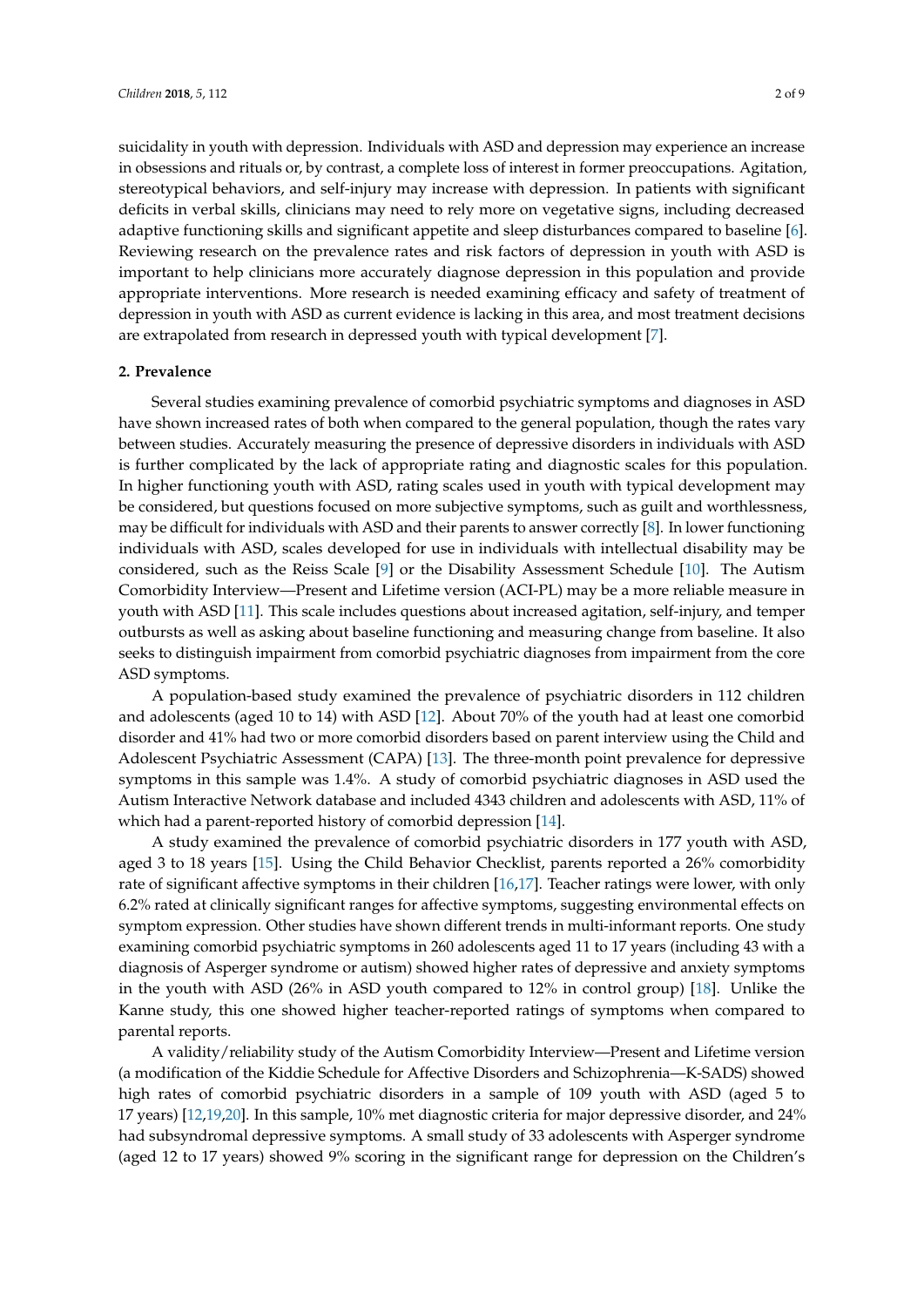<span id="page-2-0"></span>Depression Inventory (CDI); however, 70% of the study participants were already being treated with antidepressants [\[21](#page-6-6)[,22\]](#page-6-7). Prevalence studies of depression in youth with ASD are listed in Table [1.](#page-2-0)

| Study/Year             | Number of<br>Participants | <b>Prevalence of Depression</b>                     | <b>Scale Used</b>                                    | Comments                                                                       |
|------------------------|---------------------------|-----------------------------------------------------|------------------------------------------------------|--------------------------------------------------------------------------------|
| Simonoff et al., 2008  | 112                       | 3 month point prevalence $= 1.4\%$                  | CAPA                                                 |                                                                                |
| Rosenberg et al., 2011 | 4343                      | 11%                                                 | Parent-reported community<br>diagnoses of depression | Autism Interactive<br>Network Database                                         |
| Kanne et al., 2009     | 177                       | 26%-parent-rated<br>6%-teacher-rated                | CBCL.                                                |                                                                                |
| Hurtig et al., 2009    | 260                       | 26% (anxiety or depressive symptoms)                | <b>CBCL</b>                                          |                                                                                |
| Leyfer et al., 2006    | 109                       | $10\%$ —MDD<br>24%—subsyndromal depressive symptoms | ACI-PI.                                              | Scale designed specifically for<br>measuring psychiatric<br>comorbidity in ASD |
| Barnhill et al., 2001  | 33                        | 9%                                                  | <b>CDI</b>                                           | 70% of participants already on<br>antidepressant medication                    |

**Table 1.** Prevalence Studies of Depression in Youth with autism spectrum disorder (ASD).

A number of studies have compared prevalence rates of psychiatric disorders between youth with ASD and either the general population or typically developing youth. A large population-based longitudinal study included 6091 adolescents with and without ASD and examined the association with depression over eight years [\[23\]](#page-6-8). Using the Short Mood and Feelings Questionnaire (SMFQ) as the measure for depressive symptoms, adolescents with ASD had higher average scores when compared to the general population at age 10 years, and scores remained elevated in an upward trajectory until age 18 [\[24\]](#page-6-9). Depression at age 18 was associated with social communication impairments and bullying. Youth with ASD showed higher rates of depressive and anxiety symptoms than youth in the general population as measured by the Revised Ontario Child Health Study (OCHS-R), a revision of the CBCL [\[25,](#page-6-10)[26\]](#page-6-11). This study included 59 children and adolescents with ASD and 1751 children from the community (general population control), aged 9 to 14 years. In the ASD group, about 17% scored in the significant rage on depression items compared to 3% in the general population.

A study of 70 adolescents, with mean age of 14, compared rates of depression in youth with ASD (*n* = 35) and youth without ASD (*n* = 35) [\[27\]](#page-6-12). Depressive symptoms were measured using the Centre for Epidemiological Studies Depression Scale—Children's Version (CES-DC), and the results showed significantly higher rates of depressive symptoms in the ASD group versus the comparison group (66% and 40%, respectively) [\[28\]](#page-6-13). One study compared rates of depressive symptoms between 30 youth with ASD, 30 typically developing (TD) youth with major depressive disorder (MDD), and 35 typically developing youth without MDD, aged 7 to 17 years [\[29\]](#page-6-14). Depressive symptoms were assessed using the CDI and the Children's Depression Rating Scale-Revised (CDRS-R) [\[30\]](#page-6-15). The ASD group showed significantly higher rates of depressive symptoms when compared to the TD group and similar rates of depressive symptoms as the MDD group. Depressive symptoms were associated with poorer global functioning in the ASD group.

Comparisons between ASD and other disorders have also shown differences in rates of comorbid psychiatric diagnoses and symptoms. A comparison study examined the difference in psychopathology between children and adolescents with autism and intellectual disability (ID) [\[31\]](#page-6-16). The ASD group had participants both with and without ID, but the ID group did not include participants with ASD. This study included 962 youth, aged 4 to 18 years, and used parent-reported symptoms on the Developmental Behavior Checklist (DBC-P) [\[32](#page-6-17)[,33\]](#page-6-18). There were significantly higher levels of psychopathology, including depressive symptoms, in the ASD group when compared to the ID group. Higher scores on the depression scales were associated with increased age and higher intelligence quotient (IQ). Comorbid depression is commonly seen with other disorders, including disruptive behavior disorders. Youth with ASD were shown to have similar rates of depressive symptoms as youth with conduct disorder (CD) in a small study of 40 adolescents, aged 11 to 19 years [\[34\]](#page-6-19).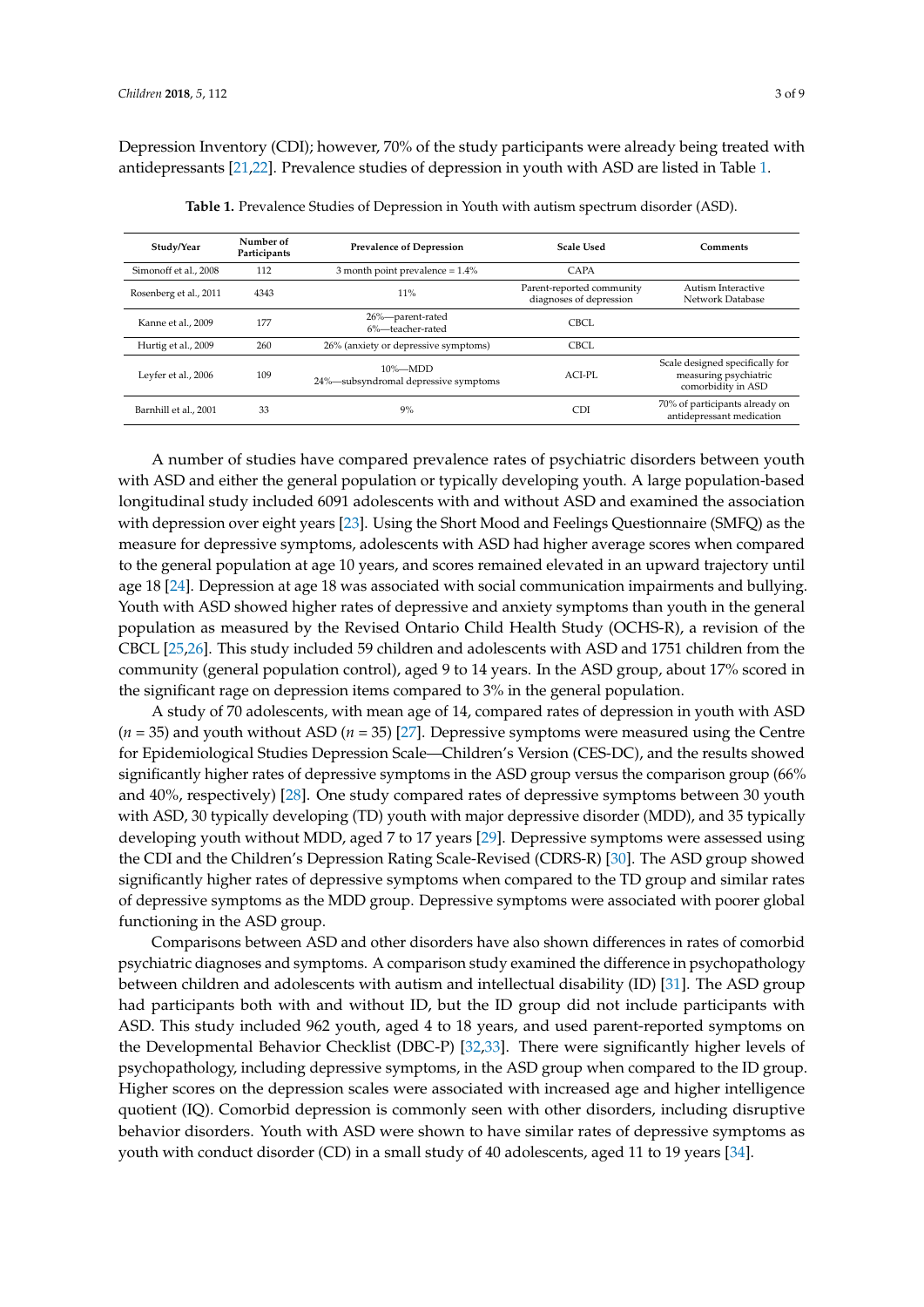#### **3. Risk and Protective Factors**

Youth with ASD and comorbid depression have a higher incidence of family history of depression when compared to youth with ASD without comorbid depression, similar to research in depressed youth without ASD [\[35\]](#page-6-20). Additionally, rates of depression are higher in first degree relatives of individuals with ASD when compared to first degree relatives of individuals with Down syndrome, when controlling for stress associated with raising a child with ASD [\[36\]](#page-6-21). Environmental stressors also play a role in the risk of depression in individuals with ASD, just as they do in typically developing youth. Youth with ASD have reported increased negative life events 12 months prior to the onset of depression when compared to controls [\[37\]](#page-7-0)

Evidence shows risk of depression increases with increasing IQ and higher levels of functioning as well as with increasing age in youth with ASD. A large study examined prevalence and risk factors of anxiety and depression in 627 youth with autism, ages 1 to 17 years [\[38\]](#page-7-1); IQ ranged from 16 to 146. The parent-rated Pediatric Behavior Scale (PBS) was used to measure rates of anxiety and depressive symptoms in the study participants [\[39\]](#page-7-2). Prevalence of depressive symptoms ranged from 22% to 72% across the age groups, with the highest rates seen in the older groups. Along with age, the biggest predictors for depression in this study included increased verbal IQ and increased maternal-rated ASD symptom severity, with the latter being the single best predictor of both anxiety and depression.

A study of 1390 children and adolescents, including 350 with ASD, examined prevalence rates of several symptoms in different groups of children and adolescents, including controls in the general population and clinically referred youth with various psychiatric diagnoses, aged 6 to 16 years [\[40\]](#page-7-3). With regards to ASD and depression, the study showed higher rates of depressive symptoms (54%) among youth with ASD and  $IQ \geq 80$  when compared to youth with ASD and  $IQ \ltimes 80$  as measured by the PBS [\[39\]](#page-7-2). The study also found that youth with ASD and depression had lower rates of suicidal ideation and suicide attempts when compared to typically developing youth with depression. Though depression risk increases with age, evidence shows younger children with ASD are still at risk of developing symptoms. A study of 101 children with ASD, aged 4 to 9 years, showed a prevalence of depression that ranged from 6% (IQ < 70) to 19% (IQ  $\geq$  70) [\[41\]](#page-7-4). Though higher IQ was associated with a higher prevalence of depressive symptoms, this finding did not reach statistical significance in this study. Anxiety symptoms, however, were significantly associated with a higher IQ.

A study examined the effect of different coping strategies and level of social functioning on depression in 120 male subjects (mean age 11), including 63 youth with ASD ( $IQ \ge 80$ ) and 57 youth with typical development [\[42\]](#page-7-5). When compared to the youth with typical development, those in the ASD group who reported using avoidant strategies to manage stressful situations reported fewer symptoms of depression on the CDI, suggesting a possible adaptive coping strategy in this group. Poor social functioning was associated with increased symptoms of depression [\[22\]](#page-6-7).

The trajectory of depressive symptoms in youth with ASD has been studied with some mixed results; however, all evidence supports higher rates of depression than in the general population that remains into adulthood. One study showed improvements of depressive symptoms in youth with ASD as they aged [\[43\]](#page-7-6). Other clinical trials, however, have shown symptoms of depression either remaining elevated at similar rates or at increasing rates in older adolescents and young adults with ASD [\[23,](#page-6-8)[44\]](#page-7-7). Social communication deficits have been shown to be associated with an increased risk of self-harm and suicidal ideation in youth [\[45\]](#page-7-8). This risk appears to be independent of an ASD diagnosis, suggesting typically developing youth with social communication deficits are also at an increased risk of suicidal thoughts and behaviors. Depression in early adolescence appears to contribute somewhat to this risk, which highlights the importance of early interventions for depression in children and adolescents. More research is needed to better understand risk factors associated with suicidal thoughts and behaviors in youth with ASD.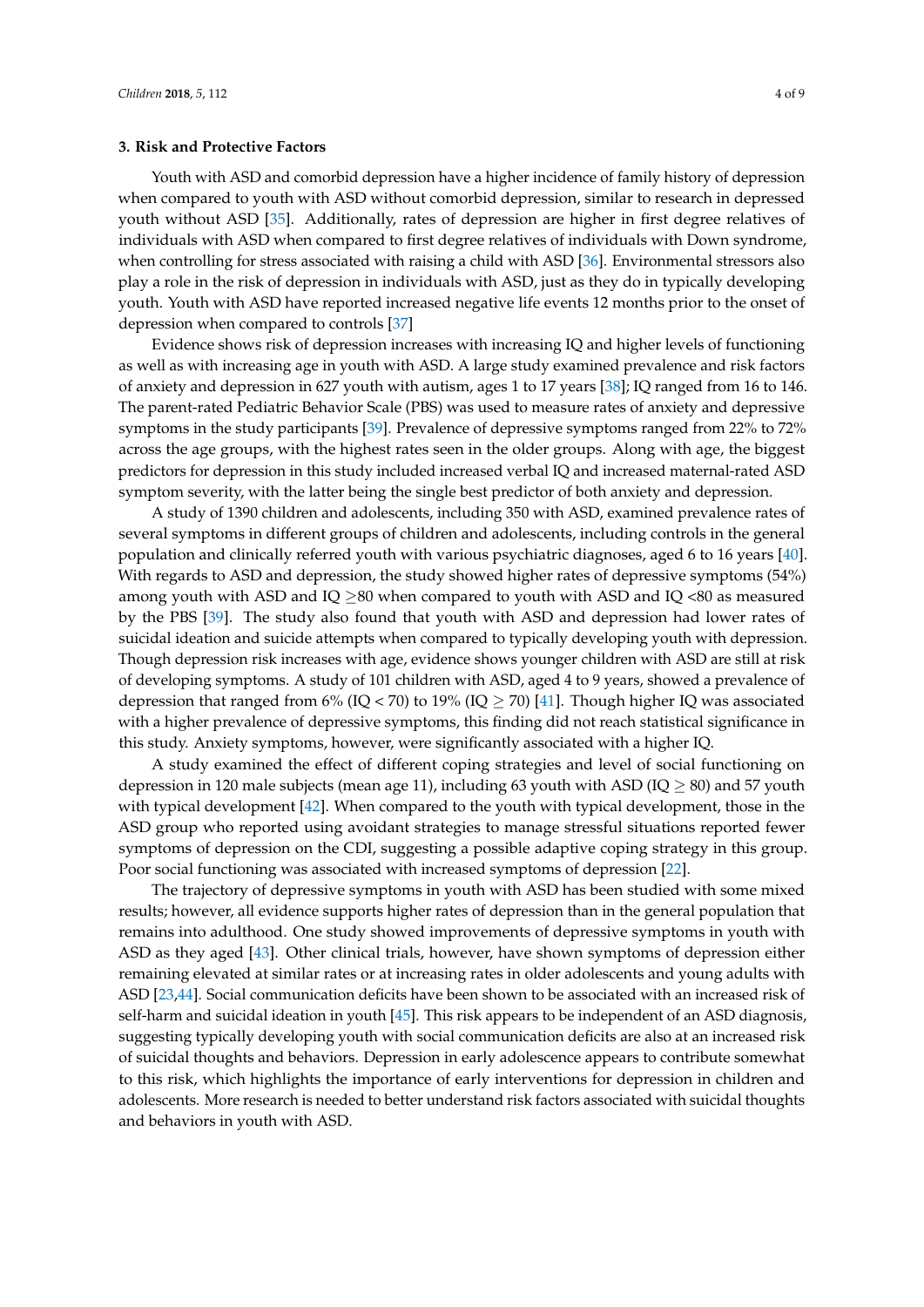## **4. Treatment**

Treatment for depression in youth with ASD tends to be guided by evidence from studies of typically developing children and adolescents with depression. There is not much evidence to help clinicians make treatment decisions, and there are no randomized, placebo-controlled trials examining efficacy of antidepressants for the treatment of depression in youth with ASD [\[46\]](#page-7-9). Antidepressant treatment studies in youth with ASD have focused almost exclusively on the core symptoms of autism, specifically repetitive behaviors. Randomized controlled trials have failed to show efficacy of selective serotonin reuptake inhibitors (SSRIs) for repetitive behaviors in youth with autism, and side effects have been a concern in these studies (specifically, serotonergic activation effects) [\[47,](#page-7-10)[48\]](#page-7-11). A small, 10-week, open-label study of escitalopram in 28 children and adolescents with ASD (aged 6 to 17 years) showed significant improvement in symptoms of irritability but did not measure depressive symptoms specifically [\[49\]](#page-7-12). The youth in the study experienced dose-related adverse effects of irritability and hyperactivity, and a quarter could not tolerate doses above 10 mg. Responders tended to do so at lower doses of escitalopram.

The lack of evidence supporting the use of SSRIs in children and adolescents with ASD is concerning as these are the most commonly prescribed psychotropic medications in individuals with ASD [\[50,](#page-7-13)[51\]](#page-7-14). A study examining medication use in 286 adolescents and adults with ASD (mean age 21) showed 33% of the study participants were prescribed antidepressants, rising to 43% by the end of the four-year study [\[52\]](#page-7-15). This was the most common psychotropic prescribed to the individuals in the study. A Cochrane Review concluded that antidepressants should only be used on a case-by-case basis for depression or obsessive-compulsive disorder in children with autism, but the evidence does not really support its use, and there is significant evidence showing potential harm in this patient population [\[53\]](#page-7-16). Clinicians should use their clinical judgment when considering antidepressants for children and adolescents with ASD. If the decision to treat with antidepressants is made, then clinicians should choose low doses to start, titrate slowly, and carefully monitor for response and adverse effects.

Much of the evidence pertaining to psychosocial interventions, such as cognitive behavior therapy, is focused on treating either core symptoms of ASD, associated behavioral symptoms, or anxiety [\[54\]](#page-7-17). A few studies have examined the efficacy of psychosocial interventions for depression in individuals with ASD; however, most of these have been adult studies. One study examined the efficacy of group cognitive behavioral therapy on symptoms of anxiety, stress, and depression in 32 adolescents and young adults with ASD (aged 15 to 25 years) [\[55\]](#page-7-18). When compared to the wait list control, individuals in the CBT group with symptoms of depression pretreatment showed significant improvement in their depressive symptoms, as measured by the Depression Anxiety Stress Scales (DASS) [\[56\]](#page-8-0). Studies in adults with ASD have shown mindfulness-based therapy and social and vocational skills training to be effective for symptoms of depression, but neither intervention has been studied as a treatment for depressive symptoms in children or adolescents with ASD [\[57,](#page-8-1)[58\]](#page-8-2). Evidence is still lacking in this area but psychosocial interventions, such as cognitive behavior therapy, should be considered as treatment options for youth with ASD and comorbid depression.

#### **5. Conclusions**

Depression is a fairly common comorbid diagnosis in children and adolescents with autism. It may be harder to recognize in this patient population due to communication deficits, and symptoms of depression may compound the interpersonal difficulties that youth with ASD already experience. Accurate diagnosis may be difficult, especially in children and adolescents with limited verbal skills. Reliance on parental-report and change from baseline behaviors is very important in these cases. Current diagnostic scales may not be ideal for diagnosing depression in youth with ASD, and scales developed specifically for youth with ASD, such as the ACI-PL, may be more reliable in this patient population. Research examining the efficacy of various treatments for depression in individuals with ASD is very limited, especially in children and adolescents, and there are currently no randomized controlled trials examining the safety and efficacy of treatments for depression in this population.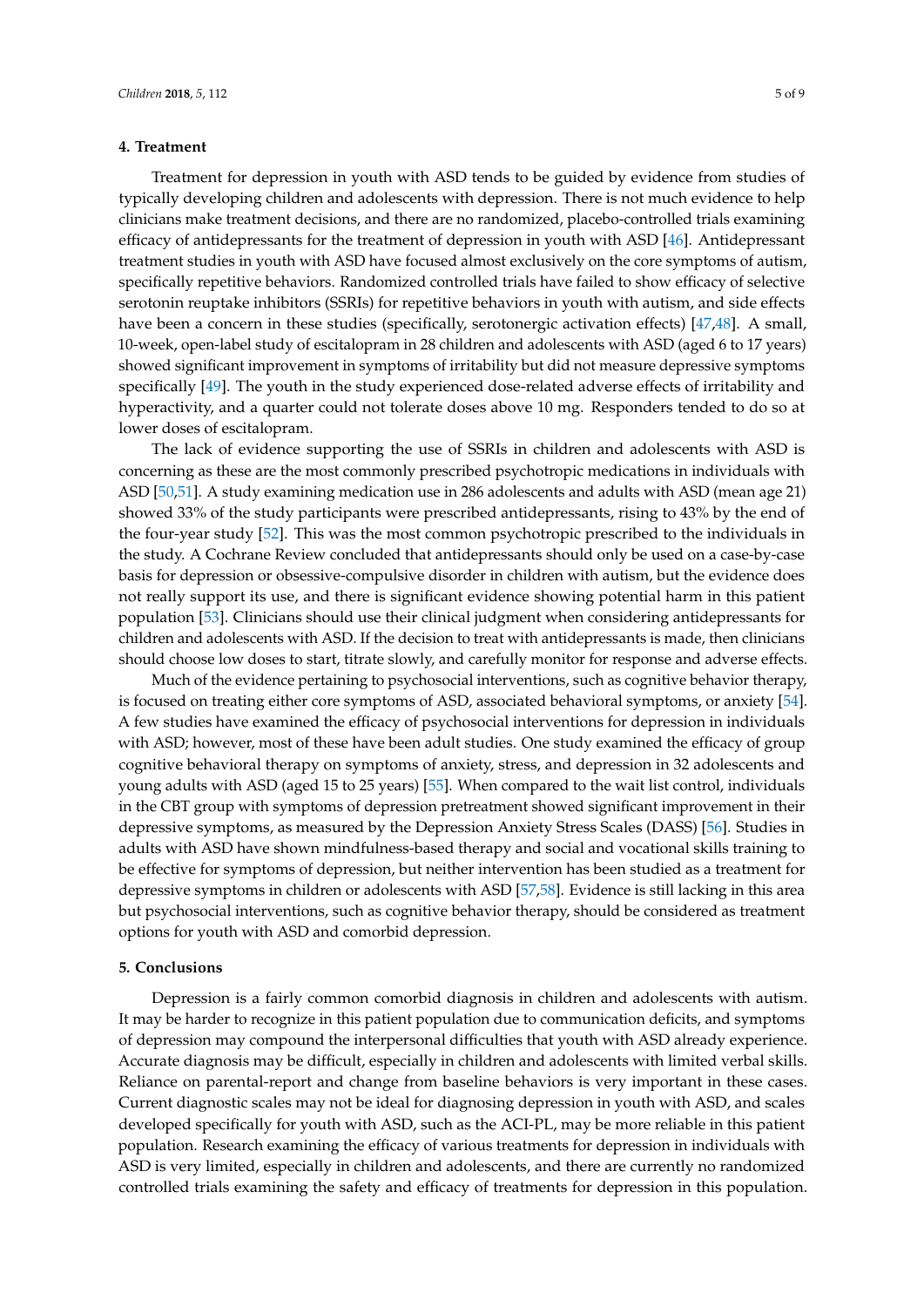Considering the rates of depression seen in youth with ASD are higher than those observed in typically developing youth, the lack of guidance for clinicians treating these patients is concerning. Additionally, evidence suggests youth with ASD are at a higher risk of developing adverse effects with antidepressant medications, and traditional psychosocial interventions need more study to determine whether they are as effective in this population as in typically developing youth with depression. Antidepressants continue to be the most commonly prescribed psychotropic medications for patients with ASD despite concerns about side effects and lack of evidence supporting their use in this patient population. Future research should focus on symptom expression in depressed youth with ASD and how it may differ from typically developing youth. It should also focus on establishing appropriate assessments for these symptoms and safe and effective treatments for depression in this patient population.

**Funding:** This research received no external funding.

**Conflicts of Interest:** The author declares no conflict of interest.

## **References**

- <span id="page-5-0"></span>1. American Psychiatric Association. *Diagnostic and Statistical Manual of Mental Disorders*, 5th ed.; American Psychiatric Publishing: Arlington, VA, USA, 2013; ISBN 978-0-89042-554-1.
- <span id="page-5-1"></span>2. Baio, J.; Wiggins, L.; Christensen, D.L.; Maenner, M.J.; Daniels, J.; Warren, Z.; Kurzius-Spencer, M.; Zahorodny, W.; Robinson Rosenberg, C.; White, T.; et al. Prevalence of autism spectrum disorder among children aged 8 years—Autism and developmental disabilities monitoring network, 11 sites, United States, 2014. *MMWR Surveill. Summ.* **2018**, *67*, 1–23. [\[CrossRef\]](http://dx.doi.org/10.15585/mmwr.ss6706a1) [\[PubMed\]](http://www.ncbi.nlm.nih.gov/pubmed/29701730)
- <span id="page-5-2"></span>3. Matson, J.L.; Nebel-Schwalm, M.S. Comorbid psychopathology with autism spectrum disorder in children: An overview. *Res Dev Disabil.* **2007**, *28*, 341–352. [\[CrossRef\]](http://dx.doi.org/10.1016/j.ridd.2005.12.004) [\[PubMed\]](http://www.ncbi.nlm.nih.gov/pubmed/16765022)
- <span id="page-5-3"></span>4. Merikangas, K.R.; He, J.; Burstein, M.; Swanson, S.A.; Avenevoli, S.; Cui, L.; Benjet, C.; Georgiades, K.; Swendsen, J. Lifetime prevalence of mental disorders in US adolescents: Results from the National Comorbidity Study-Adolescent Supplement (NCS-A). *J. Am. Acad. Child Adolesc. Psychiatry* **2010**, *49*, 980–989. [\[CrossRef\]](http://dx.doi.org/10.1016/j.jaac.2010.05.017) [\[PubMed\]](http://www.ncbi.nlm.nih.gov/pubmed/20855043)
- <span id="page-5-4"></span>5. Melvin, G.A.; Dudley, A.L.; Gordon, M.S.; Ford, S.; Taffe, J.; Tonge, B.J. What happens to depressed adolescents? A follow-up study into early adulthood. *J. Affect. Disord.* **2013**, *151*, 298–305. [\[CrossRef\]](http://dx.doi.org/10.1016/j.jad.2013.06.012) [\[PubMed\]](http://www.ncbi.nlm.nih.gov/pubmed/23829999)
- <span id="page-5-5"></span>6. Ghaziuddin, M.; Ghaziuddin, N.; Greden, J. Depression in persons with autism: Implications for research and clinical care. *J. Autism Dev. Disord.* **2002**, *32*, 299–306. [\[CrossRef\]](http://dx.doi.org/10.1023/A:1016330802348) [\[PubMed\]](http://www.ncbi.nlm.nih.gov/pubmed/12199134)
- <span id="page-5-6"></span>7. Chandrasekhar, T.; Sikich, L. Challenges in the diagnoses and treatment of depression in autism spectrum disorders across the lifespan. *Dialogues Clin. Neurosci.* **2015**, *17*, 219–227. [\[PubMed\]](http://www.ncbi.nlm.nih.gov/pubmed/26246795)
- <span id="page-5-7"></span>8. Stewart, M.E.; Barnard, L.; Pearson, J.; Hasan, R.; O'Brien, G. Presentation of depression in autism and Asperger syndrome. *Autism* **2006**, *10*, 103–116. [\[CrossRef\]](http://dx.doi.org/10.1177/1362361306062013) [\[PubMed\]](http://www.ncbi.nlm.nih.gov/pubmed/16522713)
- <span id="page-5-8"></span>9. Reiss, S. *Reiss Scales for Children's Dual Diagnosis: Mental Retardation and Psychopathology*; International Diagnostic Systems: Worthington, OH, USA, 1990.
- <span id="page-5-9"></span>10. Holmes, N.; Shah, A.; Wing, L. The disability assessment schedule: A brief screening device for use with the mentally retarded. *Psychol. Med.* **1982**, *12*, 879–890. [\[CrossRef\]](http://dx.doi.org/10.1017/S0033291700049175) [\[PubMed\]](http://www.ncbi.nlm.nih.gov/pubmed/7156257)
- <span id="page-5-10"></span>11. Leyfer, O.T.; Folstein, S.E.; Bacalman, S.; Davis, N.O.; Dinh, E.; Morgan, J.; Tager-Flusberg, H.; Lainhart, J.E. Comorbid psychiatric disorders in children with autism: Interview development and rates of disorders. *J. Autism Dev. Disord.* **2006**, *36*, 849–861. [\[CrossRef\]](http://dx.doi.org/10.1007/s10803-006-0123-0) [\[PubMed\]](http://www.ncbi.nlm.nih.gov/pubmed/16845581)
- <span id="page-5-11"></span>12. Simonoff, E.; Pickles, A.; Charman, T.; Chandler, S.; Loucas, T.; Baird, G. Psychiatric disorders in children with autism spectrum disorders: Prevalence, comorbidity, and associated factors in a population-derived sample. *J. Am. Acad. Child Adolesc. Psychiatry* **2008**, *47*, 921–929. [\[CrossRef\]](http://dx.doi.org/10.1097/CHI.0b013e318179964f) [\[PubMed\]](http://www.ncbi.nlm.nih.gov/pubmed/18645422)
- <span id="page-5-12"></span>13. Angold, A.; Costello, E. A test-retest reliability study of child-reported psychiatric symptoms and diagnoses using the Child and Adolescent Psychiatric Assessment (CAPA-C). *Psychol. Med.* **1995**, *25*, 755–762. [\[CrossRef\]](http://dx.doi.org/10.1017/S0033291700034991) [\[PubMed\]](http://www.ncbi.nlm.nih.gov/pubmed/7480452)
- <span id="page-5-13"></span>14. Rosenberg, R.E.; Kaufmann, W.E.; Law, J.K.; Law, P.A. Parent report of community psychiatric comorbid diagnoses in autism spectrum disorders. *Autism Res. Treat.* **2011**, *2011*, 10. [\[CrossRef\]](http://dx.doi.org/10.1155/2011/405849) [\[PubMed\]](http://www.ncbi.nlm.nih.gov/pubmed/22937248)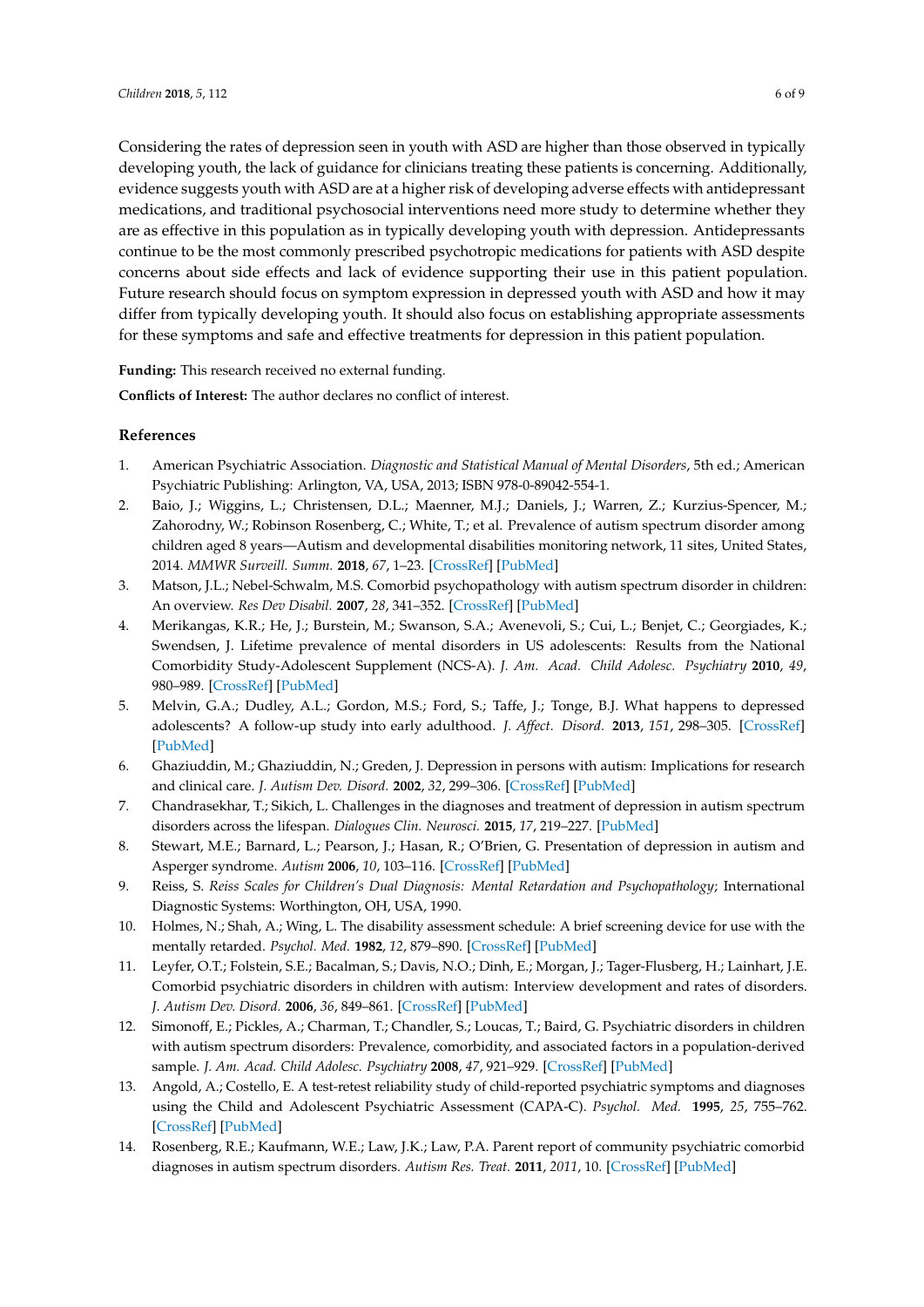- <span id="page-6-0"></span>15. Kanne, S.M.; Abbacchi, A.M.; Constantino, J.N. Multi-informant ratings of psychiatric symptom severity in children with autism spectrum disorders: The importance of environmental context. *J. Autism Dev. Disord.* **2009**, *39*, 856–864. [\[CrossRef\]](http://dx.doi.org/10.1007/s10803-009-0694-7) [\[PubMed\]](http://www.ncbi.nlm.nih.gov/pubmed/19191016)
- <span id="page-6-1"></span>16. Achenbach, T.M.; Rescorla, L.A. *Manual for the ASEBA Preschool Forms & Profiles*; Research Center for Children, Youth & Families, University of Vermont: Burlington, VT, USA, 2001.
- <span id="page-6-2"></span>17. Achenbach, T.M.; Rescorla, L.A. *Manual for the ASEBA School-Age Forms & Profiles*; Research Center for Children, Youth & Families, University of Vermont: Burlington, VT, USA, 2001.
- <span id="page-6-3"></span>18. Hurtig, T.; Kuusikko, S.; Mattila, M.L.; Haapsamo, H.; Ebeling, H.; Jussila, K.; Joskitt, L.; Pauls, D.; Moilanen, I. Multi-informant reports of psychiatric symptoms among high-functioning adolescents with Asperger syndrome or autism. *Autism* **2009**, *13*, 583–598. [\[CrossRef\]](http://dx.doi.org/10.1177/1362361309335719) [\[PubMed\]](http://www.ncbi.nlm.nih.gov/pubmed/19933765)
- <span id="page-6-4"></span>19. Chambers, W.J.; Puig-Antich, J.; Hirsch, M.; Paez, P.; Ambrosini, P.J.; Tabrizi, M.A.; Davies, M. The assessment of affective disorders in children and adolescents by semistructured interview. Test-retest reliability of the schedule for affective disorders and schizophrenia for school-age children, present episode version. *Arch. Gen. Psychiatry* **1985**, *42*, 696–702. [\[CrossRef\]](http://dx.doi.org/10.1001/archpsyc.1985.01790300064008) [\[PubMed\]](http://www.ncbi.nlm.nih.gov/pubmed/4015311)
- <span id="page-6-5"></span>20. Kaufman, J.; Birmaher, B.; Brent, D.; Rao, U.; Flynn, C.; Moreci, P.; Williamson, D.; Ryan, N. Schedule for affective disorders and schizophrenia for school-age children-present and lifetime version (K-SADS-PL): Initial reliability and validity data. *J. Am. Acad. Child Adolesc. Psychiatry* **1997**, *36*, 980–988. [\[CrossRef\]](http://dx.doi.org/10.1097/00004583-199707000-00021) [\[PubMed\]](http://www.ncbi.nlm.nih.gov/pubmed/9204677)
- <span id="page-6-6"></span>21. Barnhill, G.P.; Myles, B.S. Attributional style and depression in adolescents with Asperger Syndrome. *J. Posit. Behav. Interv.* **2001**, *3*, 175–182. [\[CrossRef\]](http://dx.doi.org/10.1177/109830070100300305)
- <span id="page-6-7"></span>22. Kovacs, M. *Children's Depression Inventory*; Multi-Health Systems: North Tonawanda, NY, USA, 1992.
- <span id="page-6-8"></span>23. Rai, D.; Culpin, I.; Heuvelman, H.; Magnusson, C.M.K.; Carpenter, P.; Jones, H.J.; Emond, A.M.; Zammit, S.; Golding, J.; Pearson, R.M. Association of autistic traits with depression from childhood to age 18 years. *JAMA Psychiatry* **2018**, *75*, 835–843. [\[CrossRef\]](http://dx.doi.org/10.1001/jamapsychiatry.2018.1323) [\[PubMed\]](http://www.ncbi.nlm.nih.gov/pubmed/29898212)
- <span id="page-6-9"></span>24. Angold, A.; Erkanli, A.; Silberg, J.; Eaves, L.; Costello, E.J. Depression scale scores in 8–17-year-olds: Effects of age and gender. *J. Child Psychol. Psychiatry* **2002**, *43*, 1052–1063. [\[CrossRef\]](http://dx.doi.org/10.1111/1469-7610.00232) [\[PubMed\]](http://www.ncbi.nlm.nih.gov/pubmed/12455926)
- <span id="page-6-10"></span>25. Kim, J.A.; Szatmari, P.; Bryson, S.E.; Streiner, D.L.; Wilson, F.J. The prevalence of anxiety and mood problems among children with autism and Asperger syndrome. *Autism* **2000**, *4*, 117–132. [\[CrossRef\]](http://dx.doi.org/10.1177/1362361300004002002)
- <span id="page-6-11"></span>26. Boyle, M.H.; Offord, D.R.; Racine, Y.; Fleming, J.E.; Szatmari, P.; Sanford, M. Evaluation of the revised Ontario child health study scales. *J. Child Psychol. Psychiatry* **1993**, *34*, 189–213. [\[CrossRef\]](http://dx.doi.org/10.1111/j.1469-7610.1993.tb00979.x) [\[PubMed\]](http://www.ncbi.nlm.nih.gov/pubmed/8444992)
- <span id="page-6-12"></span>27. Whitehouse, A.J.; Durkin, K.; Jaquet, E.; Ziatas, K. Friendship, loneliness and depression in adolescents with Asperger's syndrome. *J. Adolesc.* **2009**, *32*, 309–322. [\[CrossRef\]](http://dx.doi.org/10.1016/j.adolescence.2008.03.004) [\[PubMed\]](http://www.ncbi.nlm.nih.gov/pubmed/18692233)
- <span id="page-6-13"></span>28. Weissman, M.M.; Orvaschel, H.; Padian, N. Children's symptom and social functioning self-report scales: Comparison of mothers' and children's reports. *J. Nerv. Ment. Dis.* **1980**, *168*, 736–740. [\[CrossRef\]](http://dx.doi.org/10.1097/00005053-198012000-00005) [\[PubMed\]](http://www.ncbi.nlm.nih.gov/pubmed/7452212)
- <span id="page-6-14"></span>29. Mazzone, L.; Postorino, V.; De Peppo, L.; Fatta, L.; Lucarelli, V.; Reale, L.; Giovagnoli, G.; Vicari, S. Mood symptoms in children and adolescents with autism spectrum disorders. *Res. Dev. Disabil.* **2013**, *34*, 3699–3708. [\[CrossRef\]](http://dx.doi.org/10.1016/j.ridd.2013.07.034) [\[PubMed\]](http://www.ncbi.nlm.nih.gov/pubmed/24029798)
- <span id="page-6-15"></span>30. Poznanski, E.O.; Mokros, H.B. *Children's Depression Rating Scale, Revised (CDSR-R)*; Western Psychological Services: Los Angeles, CA, USA, 1996.
- <span id="page-6-16"></span>31. Brereton, A.V.; Tonge, B.J.; Einfeld, S.L. Psychopathology in children and adolescents with autism compared to young people with intellectual disability. *J. Autism Dev. Disord.* **2006**, *36*, 863–870. [\[CrossRef\]](http://dx.doi.org/10.1007/s10803-006-0125-y) [\[PubMed\]](http://www.ncbi.nlm.nih.gov/pubmed/16897401)
- <span id="page-6-17"></span>32. Einfeld, S.L.; Tonge, B.J. *Manual for the Developmental Behaviour Checklist (DBC)*; Monash University Centre for Developmental Psychiatry and School of Psychiatry, University of NSW: Clayton, Australia; Melbourne, Australia; Sydney, Australia, 1992.
- <span id="page-6-18"></span>33. Enfeld, S.L.; Tonge, B.J. The Developmental Behavior Checklist: The development and validation of an instrument to assess behavioural and emotional disturbance in children and adolescents with mental retardation. *J. Autism Dev. Disord.* **1995**, *25*, 81–104. [\[CrossRef\]](http://dx.doi.org/10.1007/BF02178498)
- <span id="page-6-19"></span>34. Green, J.; Gilchrist, A.; Burton, D.; Cox, A. Social and psychiatric functioning in adolescents with Asperger syndrome compared with conduct disorder. *J. Autism Dev. Disord.* **2000**, *30*, 279–293. [\[CrossRef\]](http://dx.doi.org/10.1023/A:1005523232106) [\[PubMed\]](http://www.ncbi.nlm.nih.gov/pubmed/11039855)
- <span id="page-6-20"></span>35. Ghaziuddin, M.; Greden, J. Depression in children with autism/pervasive developmental disorders: A case-control family history study. *J. Autism Dev. Disord.* **1998**, *28*, 111–115. [\[CrossRef\]](http://dx.doi.org/10.1023/A:1026036514719) [\[PubMed\]](http://www.ncbi.nlm.nih.gov/pubmed/9586773)
- <span id="page-6-21"></span>36. Piven, J.; Palmer, P. Psychiatric disorder and the broad autism phenotype: Evidence from a family study of multiple-incidence autism families. *Am. J. Psychiatry* **1999**, *156*, 557–563. [\[PubMed\]](http://www.ncbi.nlm.nih.gov/pubmed/10200734)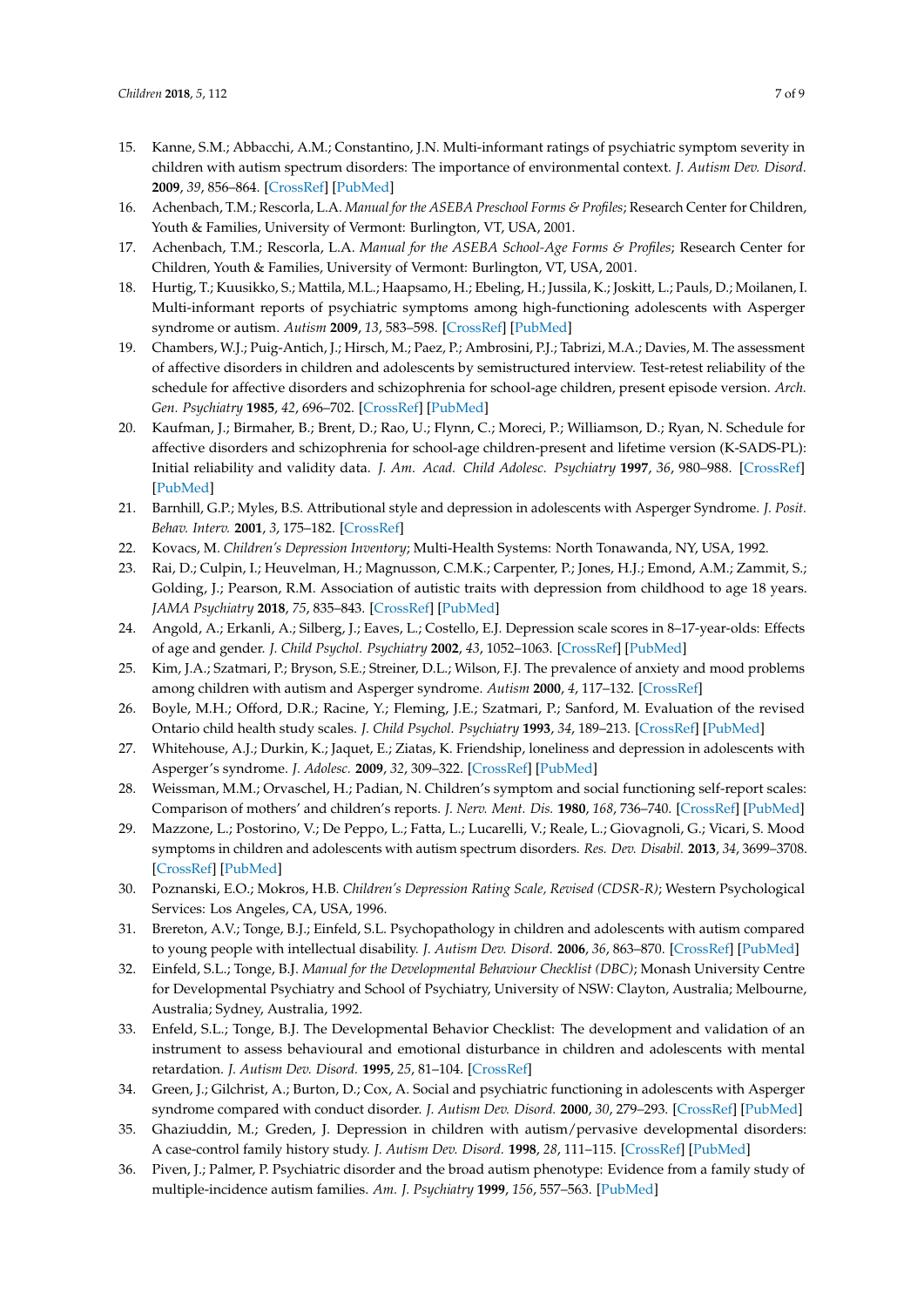- <span id="page-7-0"></span>37. Ghaziuddin, M.; Alessi, N.; Greden, J. Life events and depression in children with pervasive developmental disorders. *J. Autism Dev. Disord.* **1995**, *25*, 495–502. [\[CrossRef\]](http://dx.doi.org/10.1007/BF02178296) [\[PubMed\]](http://www.ncbi.nlm.nih.gov/pubmed/8567595)
- <span id="page-7-1"></span>38. Mayes, S.D.; Calhoun, S.L.; Murray, M.J.; Zahid, J. Variables associated with anxiety and depression in children with autism. *J. Dev. Phys. Disabil.* **2011**, *23*, 325–337. [\[CrossRef\]](http://dx.doi.org/10.1007/s10882-011-9231-7)
- <span id="page-7-2"></span>39. Lindgren, S.D.; Koeppl, G.K. Assessing child behavior problems in a medical setting: Development of the Pediatric Behavior Scale. In *Advances in Behavioral Assessment of Children and Families*; Prinz, R.J., Ed.; JAI Press: London, UK, 1987; Volume 3, pp. 57–90.
- <span id="page-7-3"></span>40. Mayes, S.D.; Calhoun, S.L.; Murray, M.J.; Ahuja, M.; Smith, L.A. Anxiety, depression, and irritability in children with autism relative to other neuropsychiatric disorders and typical development. *Res. Autism Spectr. Disord.* **2011**, *5*, 474–485. [\[CrossRef\]](http://dx.doi.org/10.1016/j.rasd.2010.06.012)
- <span id="page-7-4"></span>41. Salazar, F.; Baird, G.; Chandler, S.; Tseng, E.; O'sullivan, T.; Howlin, P.; Pickles, A.; Simonoff, E. Co-occurring psychiatric disorders in preschool and elementary school-aged children with autism spectrum disorder. *J. Autism Dev. Disord.* **2015**, *45*, 2283–2294. [\[CrossRef\]](http://dx.doi.org/10.1007/s10803-015-2361-5) [\[PubMed\]](http://www.ncbi.nlm.nih.gov/pubmed/25737019)
- <span id="page-7-5"></span>42. Pouw, L.B.C.; Rieffe, C.; Stockmann, L.; Gadow, K.D. The link between emotion regulation, social functioning, and depression in boys with ASD. *Res. Autism Spectr. Disord.* **2013**, *7*, 549–556. [\[CrossRef\]](http://dx.doi.org/10.1016/j.rasd.2013.01.002)
- <span id="page-7-6"></span>43. Gray, K.; Keating, C.; Taffe, J.; Brereton, A.; Einfeld, S.; Tonge, B. Trajectory of behavior and emotional problems in autism. *Am. J. Dev. Disabil.* **2012**, *117*, 121–133. [\[CrossRef\]](http://dx.doi.org/10.1352/1944-7588-117-2.121) [\[PubMed\]](http://www.ncbi.nlm.nih.gov/pubmed/22515827)
- <span id="page-7-7"></span>44. Gotham, K.; Brunwasser, S.M.; Lord, C. Depressive and anxiety symptom trajectories from school-age through young adulthood in samples with autism spectrum disorder and developmental delay. *J. Am. Acad. Child Adolesc. Psychiatry* **2015**, *54*, 369–376. [\[CrossRef\]](http://dx.doi.org/10.1016/j.jaac.2015.02.005) [\[PubMed\]](http://www.ncbi.nlm.nih.gov/pubmed/25901773)
- <span id="page-7-8"></span>45. Culpin, I.; Mars, B.; Pearson, R.M.; Golding, J.; Heron, J.; Bubak, I.; Carpenter, P.; Magnusson, C.; Gunnell, D.; Rai, D. Autistic traits and suicidal thoughts, plans, and self-harm in late adolescence: Population-based cohort study. *J. Am. Acad. Child Adolesc. Psychiatry* **2018**, *57*, 313–320. [\[CrossRef\]](http://dx.doi.org/10.1016/j.jaac.2018.01.023) [\[PubMed\]](http://www.ncbi.nlm.nih.gov/pubmed/29706160)
- <span id="page-7-9"></span>46. Baribeau, D.A.; Anagnostou, E. An update on medication management of behavioral disorders in autism. *Curr. Psychiatry Rep.* **2014**, *16*, 437. [\[CrossRef\]](http://dx.doi.org/10.1007/s11920-014-0437-0) [\[PubMed\]](http://www.ncbi.nlm.nih.gov/pubmed/24488702)
- <span id="page-7-10"></span>47. Autism Speaks. *Autism Speaks Announces Results Reported for the Study of Fluoxetine in Autism (SOFIA), First Industry-Sponsored Trial for the Autism Clinical Trials Network (ACTN)*; Autism Speaks Inc.: New York, NY, USA, 2009.
- <span id="page-7-11"></span>48. King, B.H.; Hollander, E.; Sikich, L.; McCracken, J.T.; Scahill, L.; Bregman, J.D.; Donnelly, C.L.; Anagnostou, E.; Dukes, K.; Sullivan, L.; et al. Lack of efficacy of citalopram in children with autism spectrum disorders and high levels of repetitive behavior: Citalopram ineffective in children with autism. *Arch. Gen. Psychiatry* **2009**, *66*, 583–590. [\[CrossRef\]](http://dx.doi.org/10.1001/archgenpsychiatry.2009.30) [\[PubMed\]](http://www.ncbi.nlm.nih.gov/pubmed/19487623)
- <span id="page-7-12"></span>49. Owley, T.; Walton, L.; Salt, J.; Guter, S.; Winnega, M.; Lenthal, B.L.; Cook, E.H. An open-label trial of escitalopram in pervasive developmental disorders. *J. Am. Acad. Child Adolesc. Psychiatry* **2005**, *44*, 343–348. [\[CrossRef\]](http://dx.doi.org/10.1097/01.chi.0000153229.80215.a0) [\[PubMed\]](http://www.ncbi.nlm.nih.gov/pubmed/15782081)
- <span id="page-7-13"></span>50. Spencer, D.; Marshall, J.; Post, B.; Kulakodiu, M.; Newschaffer, C.; Dennen, T.; Azocar, F.; Jain, A. Psychotropic medication use and polypharmacy in children with autism spectrum disorders. *Pediatrics* **2013**, *132*, 833–840. [\[CrossRef\]](http://dx.doi.org/10.1542/peds.2012-3774) [\[PubMed\]](http://www.ncbi.nlm.nih.gov/pubmed/24144704)
- <span id="page-7-14"></span>51. Martin, A.; Scahill, L.; Klin, A.; Volkmar, F.R. Higher-functioning pervasive developmental disorders: Rates and patterns of psychotropic drug use. *J. Am. Acad. Child Adolesc. Psychiatry* **1999**, *38*, 923–931. [\[CrossRef\]](http://dx.doi.org/10.1097/00004583-199907000-00024) [\[PubMed\]](http://www.ncbi.nlm.nih.gov/pubmed/10405512)
- <span id="page-7-15"></span>52. Esbensen, A.J.; Greenberg, J.S.; Seltzer, M.M.; Aman, M.G. A longitudinal investigation of psychotropic and non-psychotropic medication use among adolescents and adults with autism spectrum disorders. *J. Autism Dev. Disord.* **2009**, *39*, 1339–1349. [\[CrossRef\]](http://dx.doi.org/10.1007/s10803-009-0750-3) [\[PubMed\]](http://www.ncbi.nlm.nih.gov/pubmed/19434487)
- <span id="page-7-16"></span>53. Williams, K.; Brignell, A.; Randall, M.; Silove, N.; Hazell, P. Selective serotonin reuptake inhibitors (SSRIs) for autism spectrum disorders (ASD). *Cochrane Database Syst. Rev.* **2013**, *8*. [\[CrossRef\]](http://dx.doi.org/10.1002/14651858.CD004677.pub3) [\[PubMed\]](http://www.ncbi.nlm.nih.gov/pubmed/23959778)
- <span id="page-7-17"></span>54. Danial, J.T.; Wood, J.J. Cognitive behavioral therapy for children with autism: Review and considerations for future research. *J. Dev. Behav. Pediatr.* **2013**, *34*, 702–715. [\[CrossRef\]](http://dx.doi.org/10.1097/DBP.0b013e31829f676c) [\[PubMed\]](http://www.ncbi.nlm.nih.gov/pubmed/23917373)
- <span id="page-7-18"></span>55. McGillivray, J.A.; Evert, H.T. Group cognitive behavioural therapy program shows potential in reducing symptoms of depression and stress among young people with ASD. *J. Autism Dev. Disord.* **2014**, *44*, 2041–2051. [\[CrossRef\]](http://dx.doi.org/10.1007/s10803-014-2087-9) [\[PubMed\]](http://www.ncbi.nlm.nih.gov/pubmed/24634065)